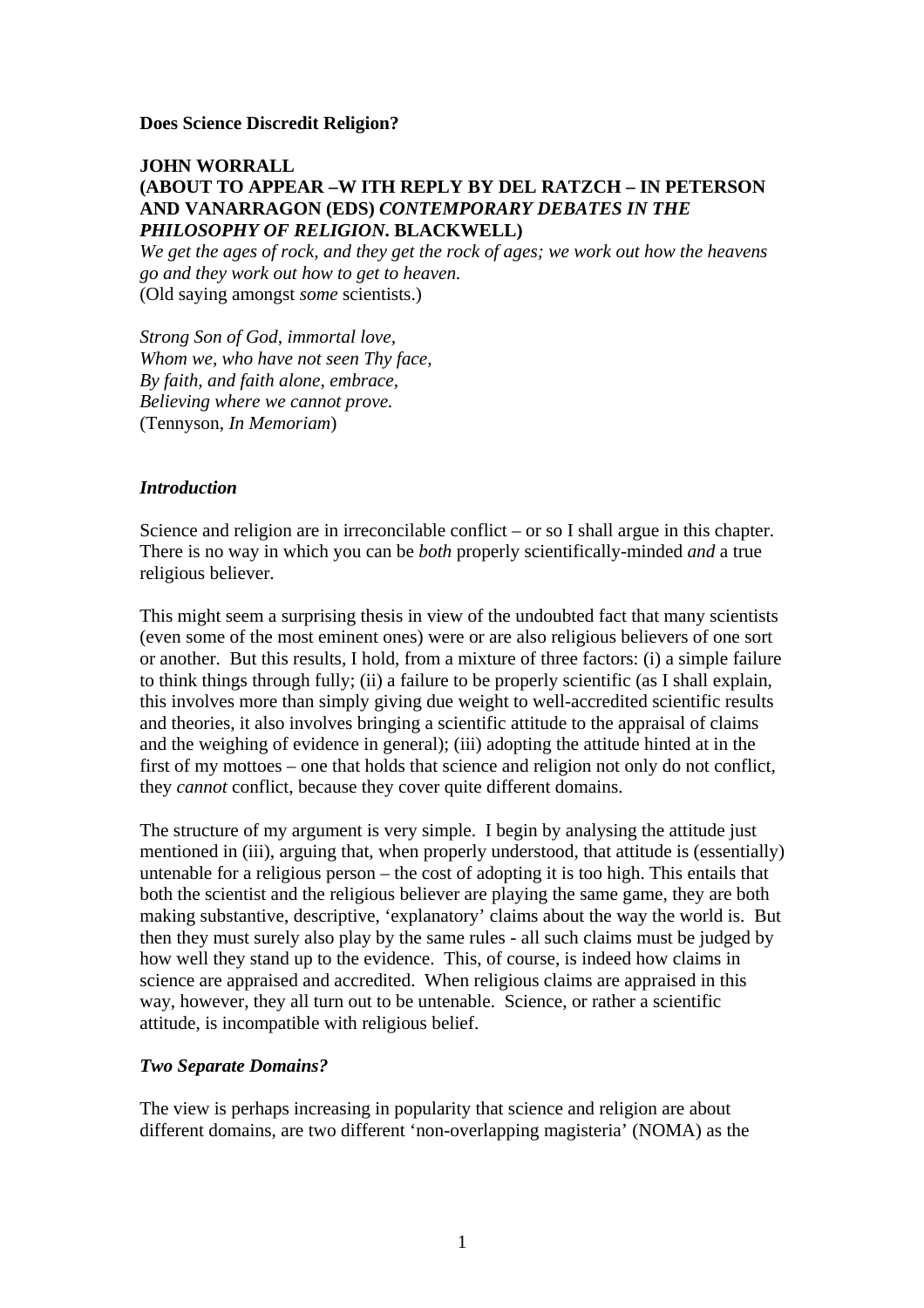eminent biologist Stephen Jay Gould has recently put it;<sup>1</sup> and hence that, when properly understood, there can be no conflict between them. I can see three ways in which that view might be interpreted.

On one interpretation the view simply attempts to legislate away any clash by creating a separate, 'spiritual reality', alongside ordinary 'material reality' – science teaches us about the latter, religion about the former. But this is based on a confusion – it elevates a (perhaps natural, but clearly sloppy) way of speaking into an obviously untenable ontological doctrine. There is only one reality; that reality either does or does not contain a god, an afterlife or whatever, just as it either does or does not contain quarks or superstrings or whatever; and the question that needs to be addressed about both sets of equally unobservable (alleged) entities is what evidence we have for their existence.<sup>2</sup> To take an analogy: defenders of the paranormal, like Uri Geller, may speak loosely of 'another reality' beyond the mundane one, but what they really mean of course is that extrasensory perception and psychokinetic powers are aspects of *this* reality – what else could they mean? If what they claim to be true is true, then ESP and psychokinetic powers are parts of this reality (what else?). The question is simply whether what they say *is* true (or rather, since they are talking about (alleged) things that are not directly observable, whether there is good evidence that what they say is true). If religion is committed to making allegedly factual assertions about the world, whether about its material *or* (supposed) spiritual aspects, then science and religion seem to be two competing 'magisteria' not distinct ones.

Or are they? On a second way of understanding the 'NOMA' view (perhaps to be thought of as a refinement of the first), religion does indeed make descriptive, factual assertions about the universe – even about some of its 'material' aspects - but there is no conflict because religion kicks in only once science has gone as far as it can. Newton's theory may have given a perfect explanation of the movements of the planets (let's suppose) but of course it gives no explanation of how those planets were created. Religion should avoid interfering in the law-governed 'mundane' reality of planetary motions (religious sentiments led even Newton himself to make a mistake here) but it comes into its own at the level of creation. One problem with this version of the view, as the example illustrates, is that the line between what science can explain and what it cannot has a habit of shifting – we do now have well-accredited theories of the formation of the solar system, ones radically at odds with those invented earlier by theists.

But, shifting or not, there always *is* a line - at any stage in science, there will be features of the universe (those described by the most fundamental theories then available) that science treats as 'bottom line': being most fundamental exactly means that those theories cannot (to repeat: cannot *at that stage in science*) themselves be explained. The suggestion, then, might be that religion can penetrate to a deeper level, by explaining why those scientifically basic theories are true; and that there is no clash because, by definition, science has nothing to say at that deeper level. But think what such a claim would entail. Surely in order to count, not as mere

<span id="page-1-0"></span><sup>&</sup>lt;sup>1</sup> See his interesting (2001).

<span id="page-1-1"></span><sup>&</sup>lt;sup>2</sup> Those of you who may have heard of 'multi-universe' interpretations of quantum mechanics should not be confused – according to such interpretations (which by the way have precious little to recommend them), *the* universe has many (causally non-connected) sub-parts. (Again there is nothing else they could mean!)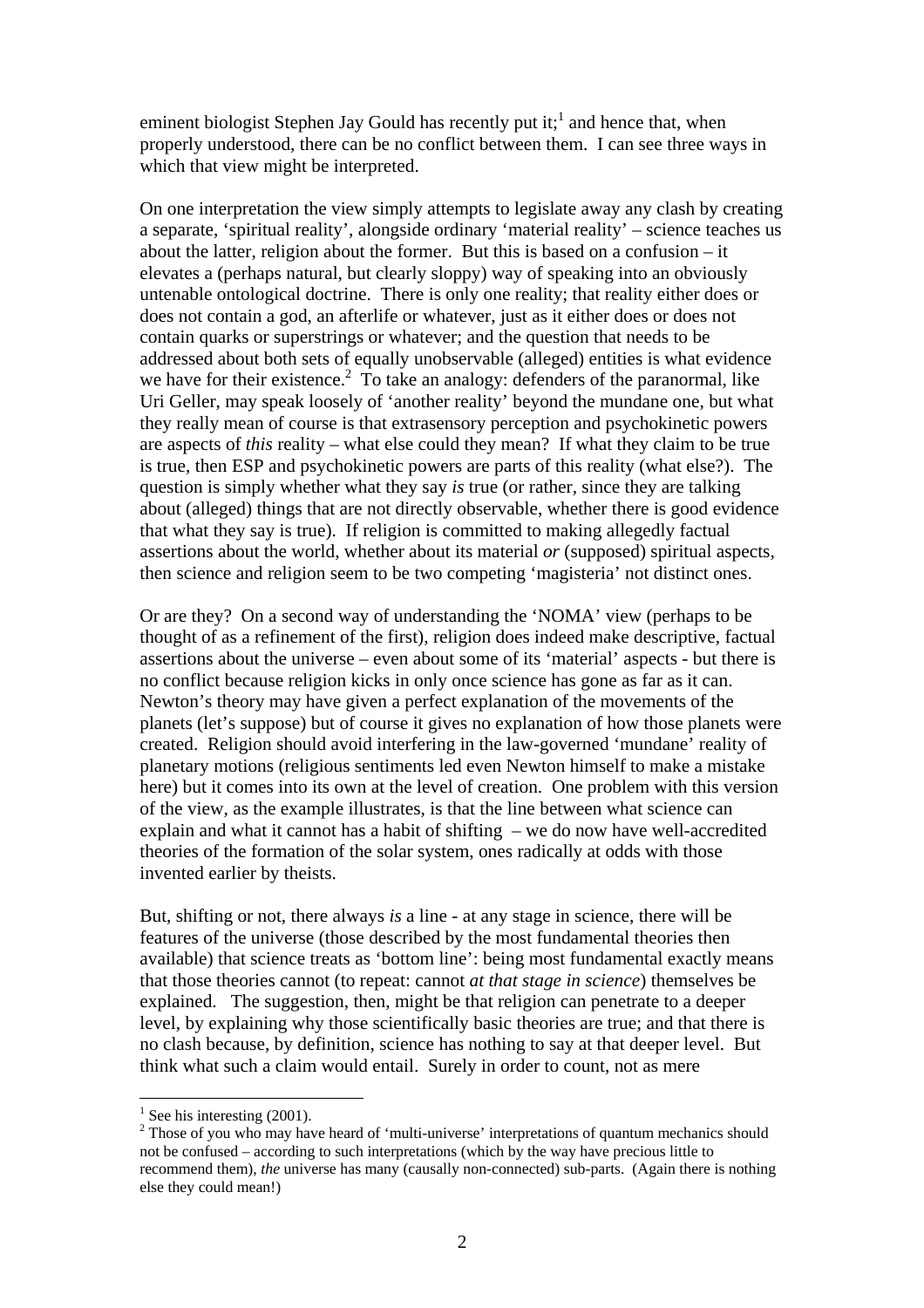speculative assertions, but as genuine *explanations* – any such ideas presented by religion would have to carry some rational warrant. But, on the assumption that there is only one set of standards for appraising substantive explanatory claims about the world in the light of evidence, this makes this second interpretation of the 'NOMA' view incoherent. If all explanations involving substantive, synthetic claims about the world must satisfy the same criteria, then it is simply nonsense to claim that religion can explain the scientifically inexplicable. To deny the assumption and assert instead that there are different standards of explanation in the different fields is simple relativism. And I assume that this is acceptable to no one in this debate. For one thing, if we allow different standards for explanations in religion, why not also in the study of the paranormal, or voodoo or scientology or … and so the list goes on? (I will address this view again, from a somewhat different angle, later.)

I take it, then, that the only coherent version of the NOMA doctrine, the only one that thoughtful commentators might really want to defend, is quite different from the two so far considered. This third version sees religion as advancing no *descriptive*  doctrine at all, as making no real claims about the way the world really is, but 'only' as making claims about what is and what is not valuable, what is and what is not a worthwhile life. This view concedes to science exclusive rights to inform us about the world of fact (understood in the broad sense to include general structural features) and accepts that religion is restricted to the world of value. This is certainly the version advocated by Gould:

Science tries to document the factual character of the natural world, and to develop theories that coordinate and explain these facts. Religion, on the other hand, operates in the equally important, but utterly different realm of human purposes, meanings and values – subjects that the factual domain of science might illuminate, but can never resolve. ((2001), p.4)

Obviously, this view of religion does indeed eliminate any possibility of a clash between it and science.<sup>3</sup> But at what a price! (My advice here to religious people would be to avoid scientists bearing gifts.) For one thing, the religious person who adopts this view cannot call on any of the usual justifications for whatever valuesystem she endorses. She cannot, for example, claim that one ought to 'love thy neighbour as thyself' *because* this is what pleases our loving creator. This justification, of course, along with any of its ilk, involves a claim of exactly the sort from which she must now abstain. Avoiding the conflict in this way means abstaining from asserting *any* descriptive claim – not just specific claims about Adam and Eve or the virgin birth or the like that thoughtful religious people often have difficulty with in any case, but also more general ones about our possessing souls, or even about the universe being the creation of a superhuman 'entity' or 'force' – and treating all such claims as, at best, merely metaphorical.

I concede to no one in my appreciation of the importance of issues about what sorts of lives are valuable, and about ethical issues more generally. But coming to a view on such issues is surely not the exclusive prerogative of religious people. (Gould acknowledges this and in fact quietly takes the 'magisterium' of 'religion' to consist of the discussion of ethical issues, whether or not based on religion in the more usual

<span id="page-2-0"></span><sup>3</sup> Actually it isn't *so* obvious – there is a substantial literature examining the issue of whether the domains of fact and value are logically distinct. None the less it is true.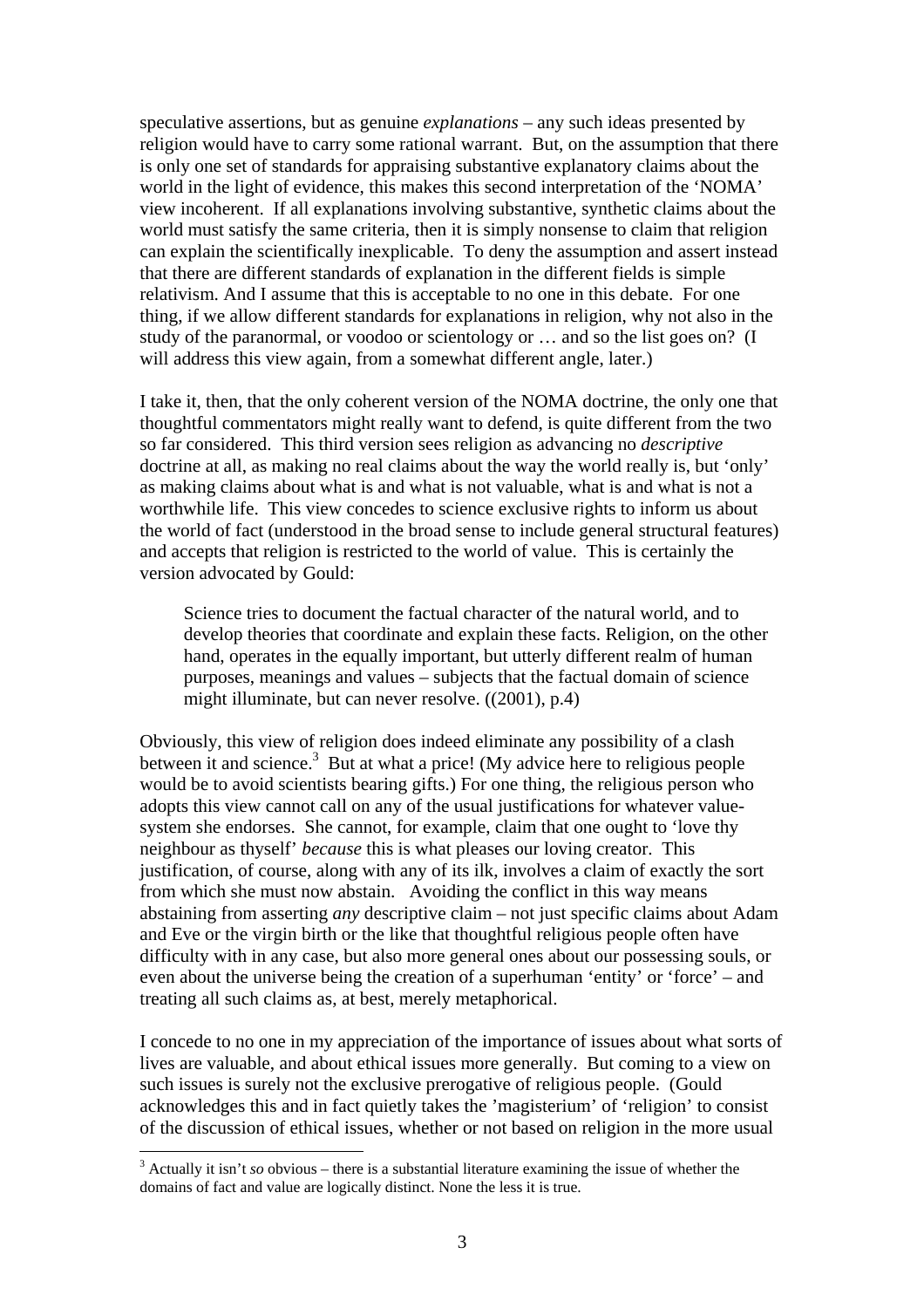sense.<sup>[4](#page-3-0)</sup>) More centrally for current purposes, it seems very doubtful that a religious faith stripped of any substantive descriptive claim about the universe, its history and its creation can really count as a religious *belief*. The theologian, Ian Barbour, surely has it right:

… religious language does indeed express and evoke distinctive attitudes. It does encourage self-commitment to a way of life; it acknowledges allegiance to ethical principles and affirms the intention to act in particular ways. But … these *non-cognitive uses* presuppose *cognitive beliefs*. … [R]eligious faith is not simply assent to the truth of propositions; but it does require the assumption that certain propositions are true. It would be unreasonable to adopt or recommend a way of life unless one believes that the universe is of such a character that this way of life is appropriate. (Barbour (1974), p.58)

And once a religious faith 'requires' such beliefs about the universe then the clash with science (or more accurately the scientific attitude) is inevitable. Or so I now go on to argue.

#### *Three types of religious belief, three types of clash with science*

Many beliefs about the world, its origins and structure have been, and are, held in the name of religion. In order to examine carefully the issue of whether science and religion clash we need to differentiate at least three types.

Into the *first* category fall quite specific beliefs about the universe and its history that some believers have certainly held (and in some cases presently hold) on the basis of their religion, but which are directly inconsistent with well-accredited scientific theories. One example is the claim that the earth is stationary in absolute space and that the sun and other planets orbit it; another is the claim that there were two humans, Adam and Eve, who had no ancestors, either human or human-like, and of whom all humans are descendants (or more generally the claim that the universe was created with essentially the same flora and fauna it presently exhibits in 4004 B.C.). I shall take it that no one seriously disputes that such claims are indeed inconsistent with well-accredited scientific theories.<sup>5</sup> However, no serious thinker any longer feels the need to defend the first claim on Biblical grounds – even the Vatican now thinks that its attack on Galileo, and his Copernican allies, was a mistake (though it did take it until 1820 to remove Copernicus's *De Revolutionibus* from its Index of forbidden books). And none but a few (though very noisy) fundamentalists still feel the need to defend the second claim on Biblical grounds. Again, even the Vatican seems to have reconciled itself to the idea that evolutionary theory is more than a mere 'hypothesis'.

I shall not go into details about either these particular claims or others of similar status. There is of course an enormous literature on such matters. I shall simply assume that the upshot of this literature is that,

<span id="page-3-0"></span><sup>&</sup>lt;sup>4</sup> '[I] construe as fundamentally religious (literally, binding us together) all moral discourse on principles that might activate the ideal of universal fellowship among people.' (*Op. cit.,* p.62) <sup>5</sup>

<span id="page-3-1"></span>Anyone in any remaining doubt about the ineradicable clash between so-called 'scientific' creationism and real science should consult Philip Kitcher's excellent (1982).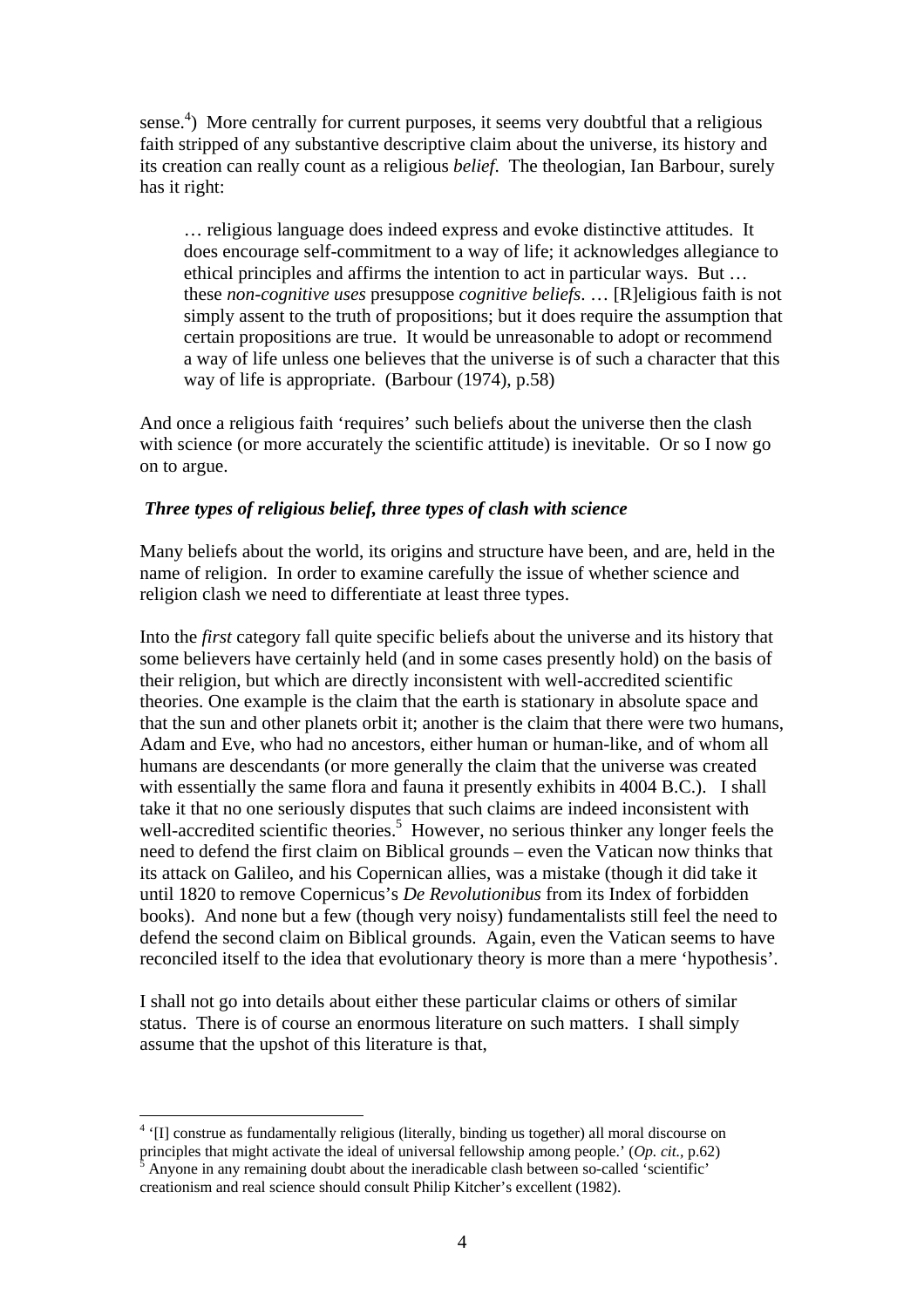- (i) on the one hand, such claims *are* directly inconsistent with well-accredited scientific theories (and indeed that where this is true it is the erstwhile religious claim that must, from a rational point of view, give way); while,
- (ii) on the other hand, there is no need for a religious person to commit herself to any such precise claim – a person may remain, in a clear sense, a religious believer without committing herself to any such claim that is (or at any rate is so obviously) inconsistent with well-accredited scientific theories.

While having seemingly reconciled itself to the (likely) truth of Darwinism, the Vatican, if I have understood its position correctly, continues to insist that there is some point along the branch of the evolutionary tree from chemical molecules to current humans at which 'souls' were 'infused' into some organism. 6 Such a belief, along with other relatively general beliefs about souls and like 'entities', falls into a *second* category. This, I suggest, is the category of beliefs that while not, perhaps, directly inconsistent with any well-accredited theory in science nonetheless seem to be in a clear and strong sense contraindicated by science.<sup>7</sup>

Nothing in neurophysiology is directly inconsistent with the claim that alongside the  $10^{11}$  or so neurons in the human central nervous system with their chemicallygoverned activity there is another entity called the 'soul'. (Any more than that Newtonian gravitational theory is directly inconsistent with the claim that the reason why every particle of matter in the universe attracts every other with a force proportional to the product of their masses and inversely proportional to the square of the distance between them is that each such particle possesses an immaterial mind which happens to will this to be the case.) It is just that neurophysiology has no need for such a hypothesis – the 'soul' simply and increasingly has no role to play (any more than those particulate 'minds' would have any role to play in gravitation theory). Neurophysiology is, of course, a science still very much in its infancy, but it has already made impressive strides in explaining, in its own – 'purely material' - terms, phenomena such as memories and pains that earlier thinkers held were in some irreducible sense 'mental' and hence required some sort of 'mind' or 'spirit' whose properties and states they were. The religiously inclined could, then, readily identify the 'soul' with such a 'mind' or 'spirit'. But minds or spirits separate from bodies are no longer seriously available. There remain interesting and challenging issues about whether or not human psychology is fully 'reducible' to the laws of nature governing matter. But these are to do with whether or not mental *properties* can be reduced to material properties - no serious scientist (even if religiously-inclined) still holds any version of the Cartesian dualist view of a mental *substance* that is separate from the matter of the brain and central nervous system.

The reason why the soul can play no role, and why the idea of it gets in the way of proper scientific theorizing, is that the idea not only has no empirical support, it inevitably – in principle – can have no such support. There is reason to think (from

<span id="page-4-0"></span><sup>&</sup>lt;sup>6</sup> See again the sympathetic treatment in Gould (2001).<br><sup>7</sup> Of gourse, I take it hars that talk of gouls and the like i

<span id="page-4-1"></span> $\frac{1}{10}$  Of course. I take it here that talk of souls and the like is to be understood in some 'literal' sense – one that if true would make a factual difference to the way the world is - and not in any 'metaphorical' sense or sense that makes claims about the existence of souls some sort of hidden moral injunction. As already indicated, I readily concede that all 'conflict' between science and religion can be eliminated by going fully 'metaphorical' or restricting religious claims entirely to claims about values.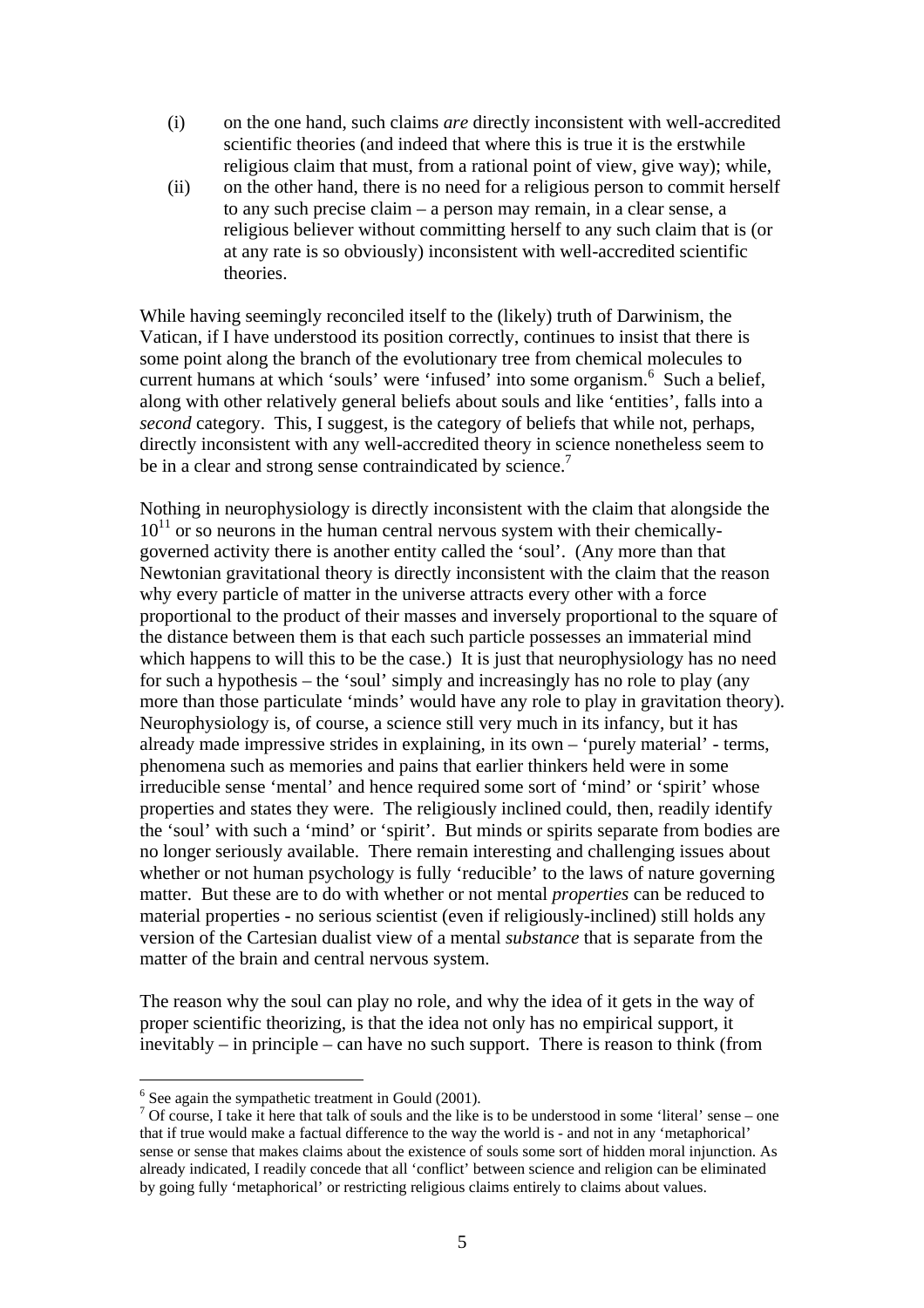the way that progressive science is going) that all the observable effects here are produced by neurophysiology and that the 'soul' can therefore itself have no observable causal effects. There is a principle of good scientific reasoning – sometimes called 'Ockham's razor' - that is incorporated in one form or other into every sensible system of scientific confirmation, and which states that if some notion plays no role in, if it can be excised without cognitive loss from, our system of knowledge then it should be so excised. This principle is uniformly applied within science itself. The  $19<sup>th</sup>$  century idea of a space-filling aether - a mechanical medium that was alleged to be the seat of the electromagnetic field (and earlier the carrier of the disturbances that constitute light) – is now rejected by physics. But the notion was rejected not because it is actually inconsistent with any new well-accredited scientific theory, but rather because it is – provably – otiose. Once we have the real science, in this case the special and general theories of relativity, then further postulating the aether makes no empirical difference – not only is there no empirical evidence of its existence, there *cannot be* any such evidence. The same applies to this sort of intermediate second category of religious claim – exemplified by the idea of the soul.

This second category of religious belief slides over into a third. Beliefs in this third category are the most general of all – one example would be just a general belief that the universe was created by (whatever that might actually mean) a superhuman power (whatever that might actually be). A retreat to claims in this third category may bring with it, for the religious person, the advantage of avoiding the need to account for why two religious persons selected at random from the world's population are likely to have apparently quite different specific beliefs – those differences being clearly correlated with accidents of birth, culture and geography. What you are likely to believe about the speed of light or the half-life of particular isotopes of uranium, if you hold any such beliefs at all, is unlikely to depend on whether you were born and educated in Shanghai, Sydney or Suez. But what *specific* religious beliefs you are likely to hold, assuming you hold any, *are* highly dependent on where you were born and educated. This fact, which surely ought to be disturbing for the thinking believer, may, perhaps, be nullified if one resorts to the very general level of belief – perhaps all religious people agree that the universe is the creation of some sort of superhuman power and perhaps all the more specific claims should be thought of as merely metaphorical (and it must be said then pretty misleading) ways of endorsing that general one. (I take it that something like this is what J.S.Haldane had in mind when claiming that 'behind the recognized churches, there is an unrecognised church to which all may belong'.<sup>[8](#page-5-0)</sup>)

A general claim of this kind not only fails to be inconsistent with any scientific claim, the structure of science itself guarantees that consistency. Let me then first explain why this is so, and then why I, none the less, hold that belief in even such general claims is unscientific.

Explanation in science is essentially derivative. In order to avoid unnecessary complexities, assume we are back in the  $19<sup>th</sup>$  century before relativity theory superseded Newtonian 'classical' physics. If you had asked a scientist at that time why it is that the planets move in the way they do, why for example they move in (somewhat perturbed) elliptical orbits around the sun, then he would have had a ready

<span id="page-5-0"></span> 8 Gifford Lecture, 1927 (quoted from Gould (2001), p.92)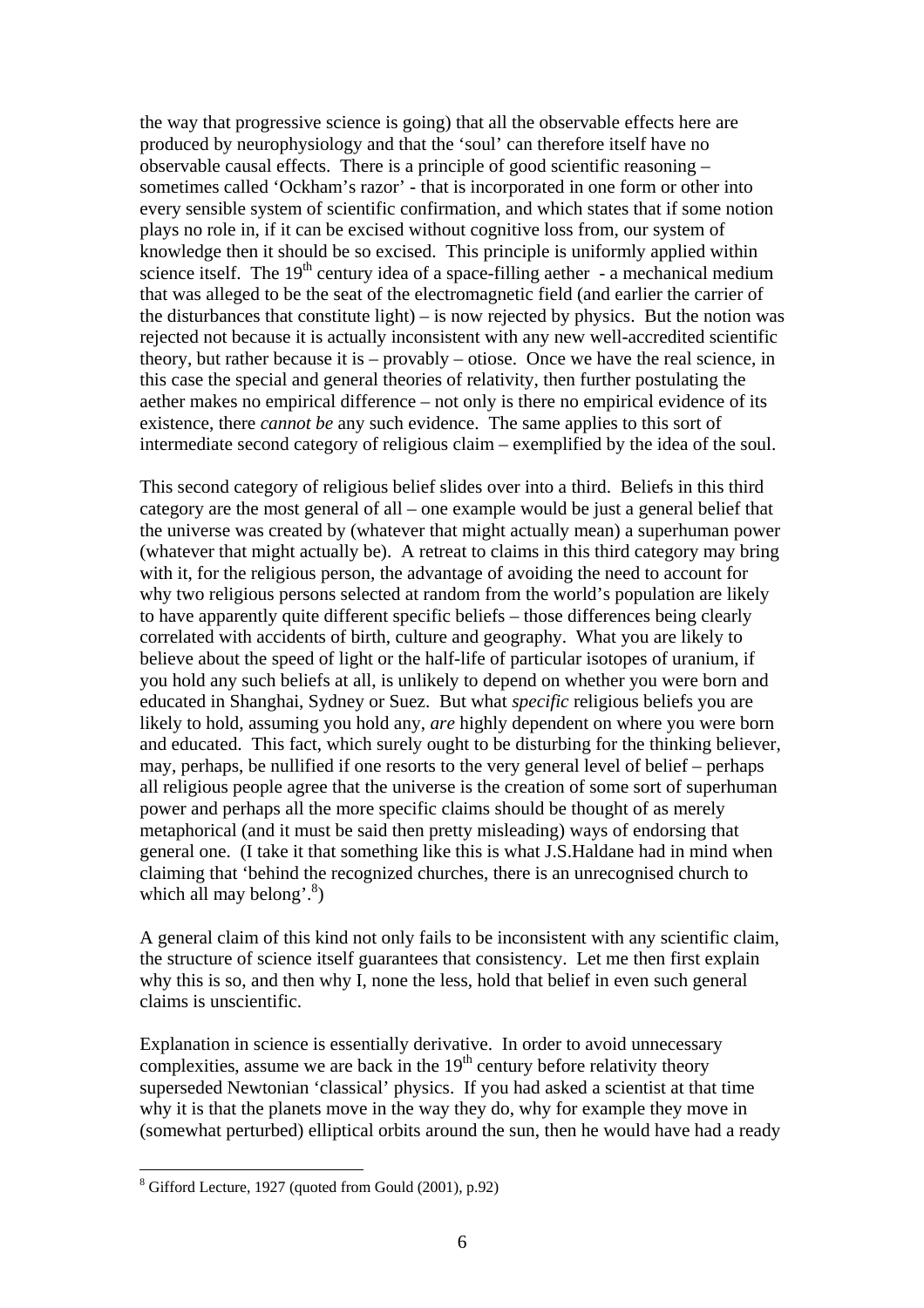answer. He could show that the assertion that the planets will move in that way follows logically from Newton's theory of mechanics plus universal gravitation (actually together with an 'initial condition' about the planet's velocity). *Given* that every material particle in the universe attracts every other with a force proportional to the product of their masses and inversely proportional to the square of the distance between them, then it follows that a planet must move in a (roughly) elliptical orbit around the sun. But suppose you asked such a  $19<sup>th</sup>$  century scientist to explain in turn the 'given' in that initial explanation – to explain why Newton's theory itself is true: not why he *thought* it was true (a question about evidence) but, assuming for the sake of argument that it is true, why the universe obeys Newton's theory rather than any other. Why, for example, is the gravitational force inversely proportional to the square of the distance rather than, say, to the cube of the distance? Our  $19<sup>th</sup>$  Century physicist would be nonplussed by this question. Again, he can readily explain how he *'knows'* that it's the square of the distance – that assumption and only that assumption yields the right observational results - but we are now considering an ontological question not an epistemological one: that of why the universe happens to obey this particular law (assuming that it does) rather than any other. And the only answer to that question that our physicist could give was some variation on the theme of 'that's the way the cookie crumbles'. Relative to the state of science at the time it had to be taken as just a 'brute fact' that the universe instantiates Newton's theory.

Nothing of course prevents a scientist from *attempting* to go deeper, from attempting to explain why Newton's theory holds. Indeed, one eminent scientist who endorsed that attempt was Isaac Newton himself - he famously denied that gravity could be an 'essential property' of matter and hence denied that his theory could be the *ultimate* explanatory 'bottom line'. Newton was tempted by a Cartesian-style explanation of gravity in terms of some pressure-gradient in an all-pervading elastic aether (though he himself established that Descartes' own particular explanation along these lines was hopeless). Suppose that Newton had succeeded, that he had produced a theory about the constitution of a space-filling plenum, pressures in which gave bodies a tendency to move towards one another in accordance with his principle of universal gravitation. The logical point would of course remain: while we then had an explanation for the state of affairs described by Newton's theory, the facts about this plenum and its properties that did the explaining would then themselves be unexplained, *those* facts would be – as science would then have stood – unexplained explainers. Explanation must always start somewhere, no matter what stage science has achieved. Yesterday's 'brute facts' may indeed become today's explained facts – if so, then science has made progress; but the logic of scientific explanation makes the existence of some 'brute facts' inevitable at any stage.

This is what provides the (logically inevitable) latitude for the religiously inclined. Since the attempt to reduce gravity to the actions of an aether failed, the poor scientist cannot explain why the force of gravity between two bodies happens to be inversely proportional to the square of the distance between them; but the religious person, it seems, has no problem – that's how the creator willed it to be. Or, to take a more upto-date example, the scientific cosmologist cannot explain why it was that the socalled escape velocity of matter at 'Planck time' shortly after the big bang had the value it did – she must just take it as a 'brute fact' (in that case a brute fact reflecting an 'initial condition' rather than a law of nature). The religious person can, as always, 'explain' that value by invoking a creator and his wishes – and indeed can, in that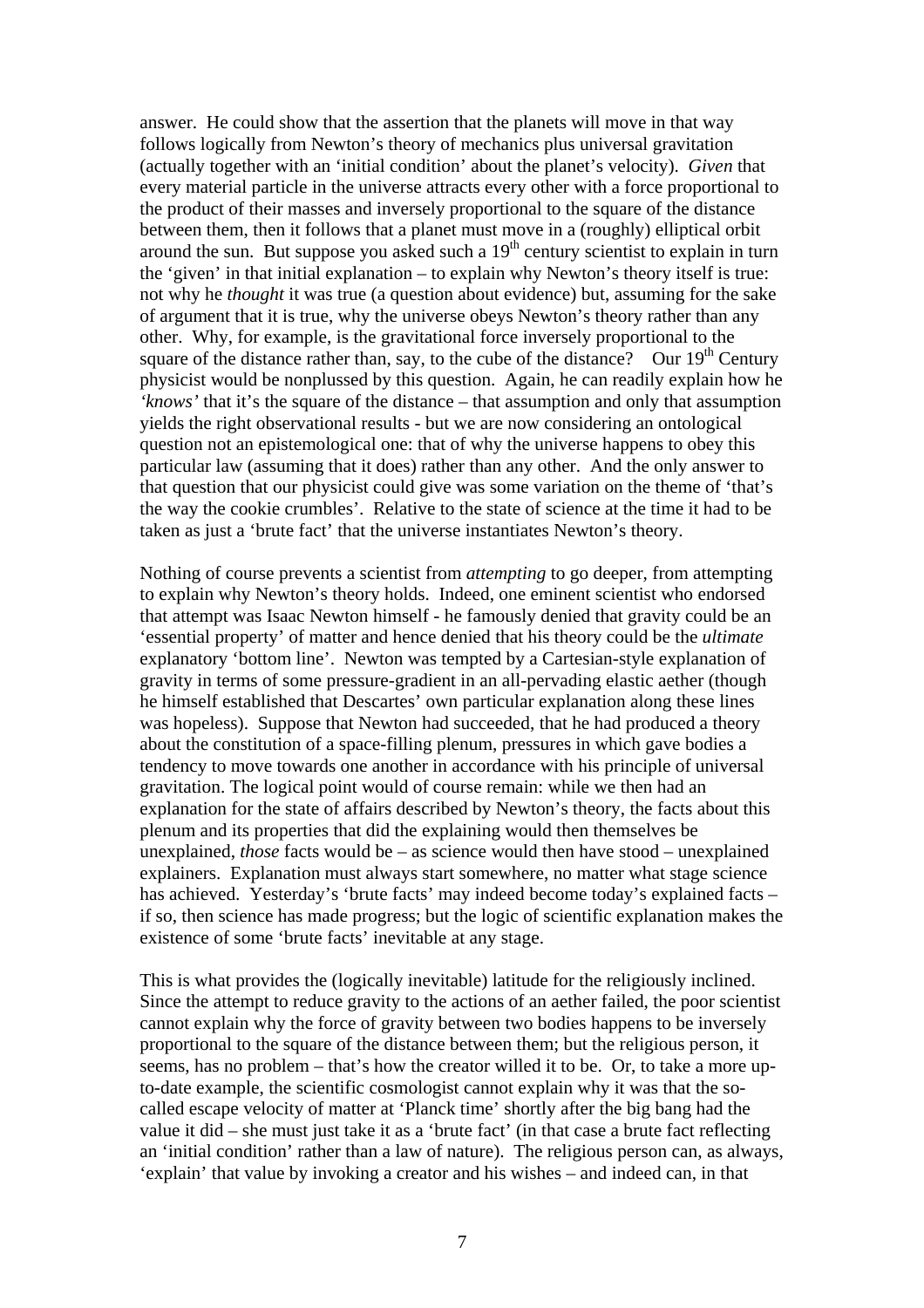case, add a little more to the story, as we 'know' on scientific grounds that if the value of that escape velocity had been just a little different than it in fact was then galaxies (and hence humans) could never have formed. God fixed the value of the escape velocity because he wanted it to be possible for humans to evolve.

Although the structure of science inevitably leaves religion free to *claim* it can give 'deeper' explanations than science, what could *warrant* such claims? As I explained earlier, a version of the 'no conflict' (NOMA) account can be developed by allowing different standards for explanations in the two fields. But only, as we saw, at the surely unacceptable cost of adopting a purely relativistic viewpoint. If, as I urge, we refuse to pay that cost, then the credentials of these alleged religious explanations must be examined in the same way, by the same standards, as are scientific explanations; but if judged in that way, then those alleged explanations fail.

Notice first that once every one is playing by the same (exacting) rules, then any claim that religion is in a superior position from the point of view of explaining the world is logically misplaced. A religious explanation in terms of a creator and his intentions is just another (attempted) explanation and, even were it accepted, then, exactly as the request for an explanation of the latest scientific theory can always be made, so we can request an explanation of the religious claim: why did the creator choose an inverse square law rather than, say, an inverse cube one? why was the possibility of human evolution part of the creator's plan? The idea that religion can do what science cannot by 'explaining everything' is an illusion.

This shows that the religious 'explanation' can, at best, achieve parity – in fact parity is far beyond its reach. Let's retreat just a little and ask why it was, for example, that the attempt to explain the law of gravity in terms of pressure gradients in a plenum was eventually deemed to be a failure. It could obviously and trivially simply have been claimed that there is an all-pervading medium and that – without specifying exactly how – there just happen to be pressure-gradients set up in it that account for the gravitational attraction. But such an 'explanation' would never be accepted in science because it is entirely *ad hoc* (in the pejorative sense) – it permits no independent test. All the alleged explanation does is to deliver what we already know – indeed in the form I gave it, it was precisely designed so as to deliver that and only that.

A successful explanation, one that will be accepted in science, on the contrary, is independently testable and passes independent tests – that is, it not only entails the results it set out to entail, it also makes, often surprising and hitherto unsuspected, empirical predictions which turn out to be correct. Independent testability, and success in independent tests, is the key to scientific progress. $\frac{9}{10}$  $\frac{9}{10}$  $\frac{9}{10}$  The explanation of Kepler's laws of planetary motion by Newton's theory was a scientific success (and the theory was correspondingly regarded as empirically highly confirmed) because that theory turned out to entail not only those laws (or rather, in fact, a modified version of them) but also entailed a range of other testable predictions – about the precession of the equinoxes, the return of Halley's comet and so on (and later of the existence of a hitherto unsuspected planet) all of which turned out to be correct. The wave theory of light, developed by the French physicist Fresnel in the early  $19<sup>th</sup>$ 

<span id="page-7-0"></span><sup>&</sup>lt;sup>9</sup> See, e.g., Lakatos (1974)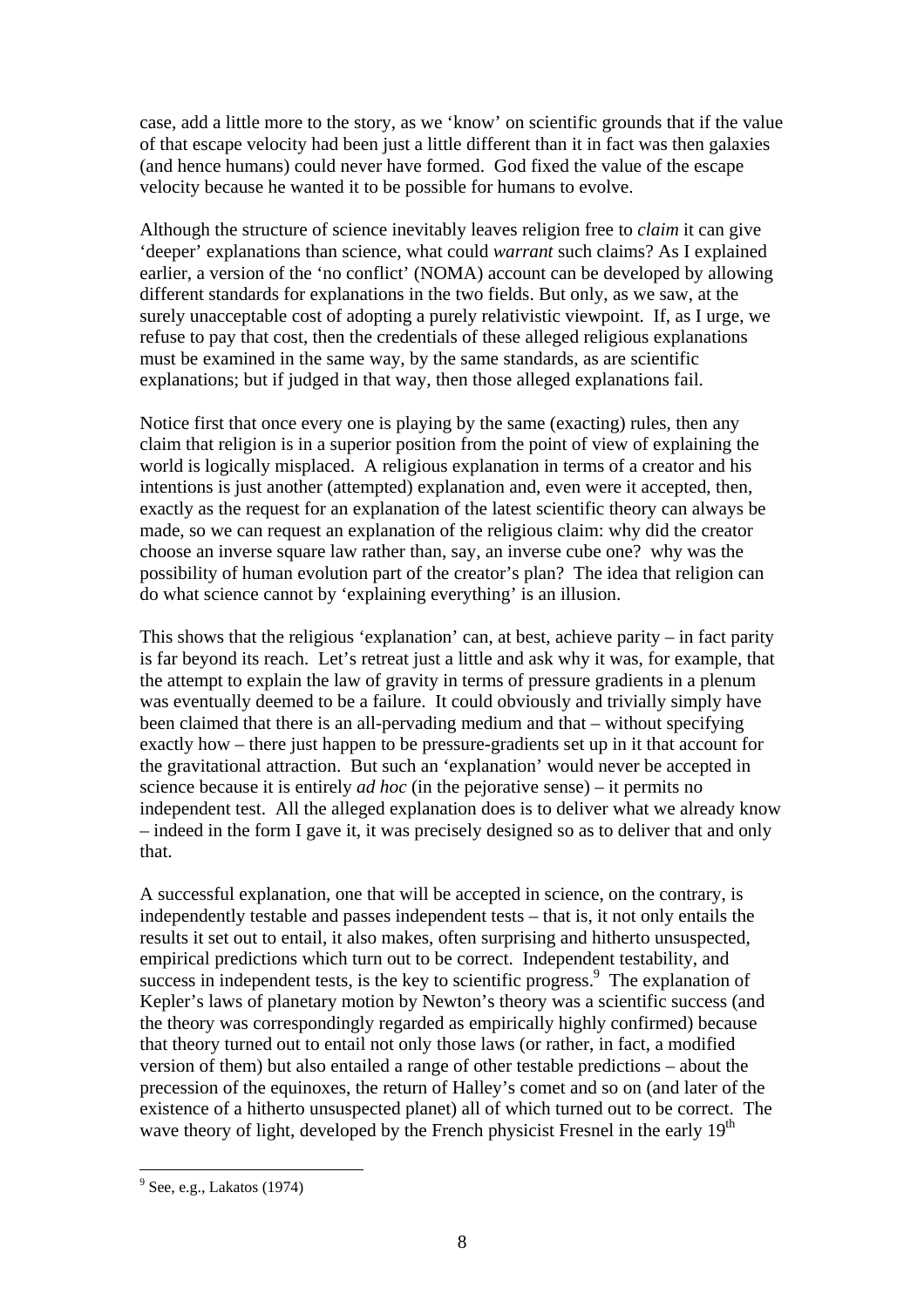century, not only explained known optical effects, like reflection and refraction, it also turned out correctly to predict the existence of hitherto unsuspected and surprising phenomena – such as that the centre of the (geometrical) shadow of a small opaque disc held in light diverging from a point source is illuminated, and illuminated just as strongly as if no obstacle were held in the light's path.

The 'explanation' of, say, the facts revealed by Newton's theory or the value of the 'escape velocity' of matter (or, of course, of any other feature of the universe) by the postulation that those facts reflect the wishes of a creator is, on the contrary, essentially non-independently testable. It is not just that such postulations happen to fail to be independently testable as yet. They can never in principle be subjected to independent tests – precisely because, unlike real successful explanations, they are explicitly designed to yield the already known facts (inverse square attraction, value of the 'escape velocity') *and nothing more.* 

Science not only declines to accept theories that fail to be independently testable, it positively rejects them. When a whole series of investigators including, as I mentioned, Newton himself consistently failed to produce any deeper account of gravity in terms of pressure-gradients in mechanical medium that was independently testable, then science adopted the view that there was no such deeper account to be had, and, despite initial reservations, accepted that matter just does act on other matter at a distance. Similarly the initial reaction to Maxwell's postulation of the electromagnetic field was that such a field could not simply be a mysterious, primitive feature of the universe, the electric and magnetic field strengths at each point of space had to reflect the contortions of some underlying mechanical space-filling medium (our old friend the aether). But when a whole series of investigators (again including, interestingly enough, the chief scientific innovator, in this case Maxwell) tried and failed to produce 'mechanical models' of the field that were independently testable and independently confirmed, science came reluctantly to the view that the field is indeed a *sui generis*, independent, primitive part of the furniture of the universe – that is, the mechanical aether, at least as an underpinning of the electromagnetic field, was rejected.

I conclude that this third and most general type of belief, although not actually inconsistent with any substantive scientific theories, none the less runs counter to the practices that have informed successful science; and hence such beliefs too are unscientific. Some particular religious beliefs are inconsistent with well-accredited scientific theories, but all are inconsistent with a scientific attitude. Religious belief must, as Tennyson so eloquently reminds us in the second of my two mottoes, rely on faith; and faith is unscientific.

## *Objections, complexities and some food for further thought*

Not everyone who has contributed to the – very extensive – literature on the relationship between science and religion is likely to be convinced by the above argument. (Indeed this may count as one of the all-time understatements, even by customary English standards!) In a longer treatment, objections would need to be met, complexities unravelled, and, above all, further confusions exposed and clarified. Let me end by indicating – in rough outline – some of the necessary elaborations, if only in the attempt to facilitate further thinking about the issue.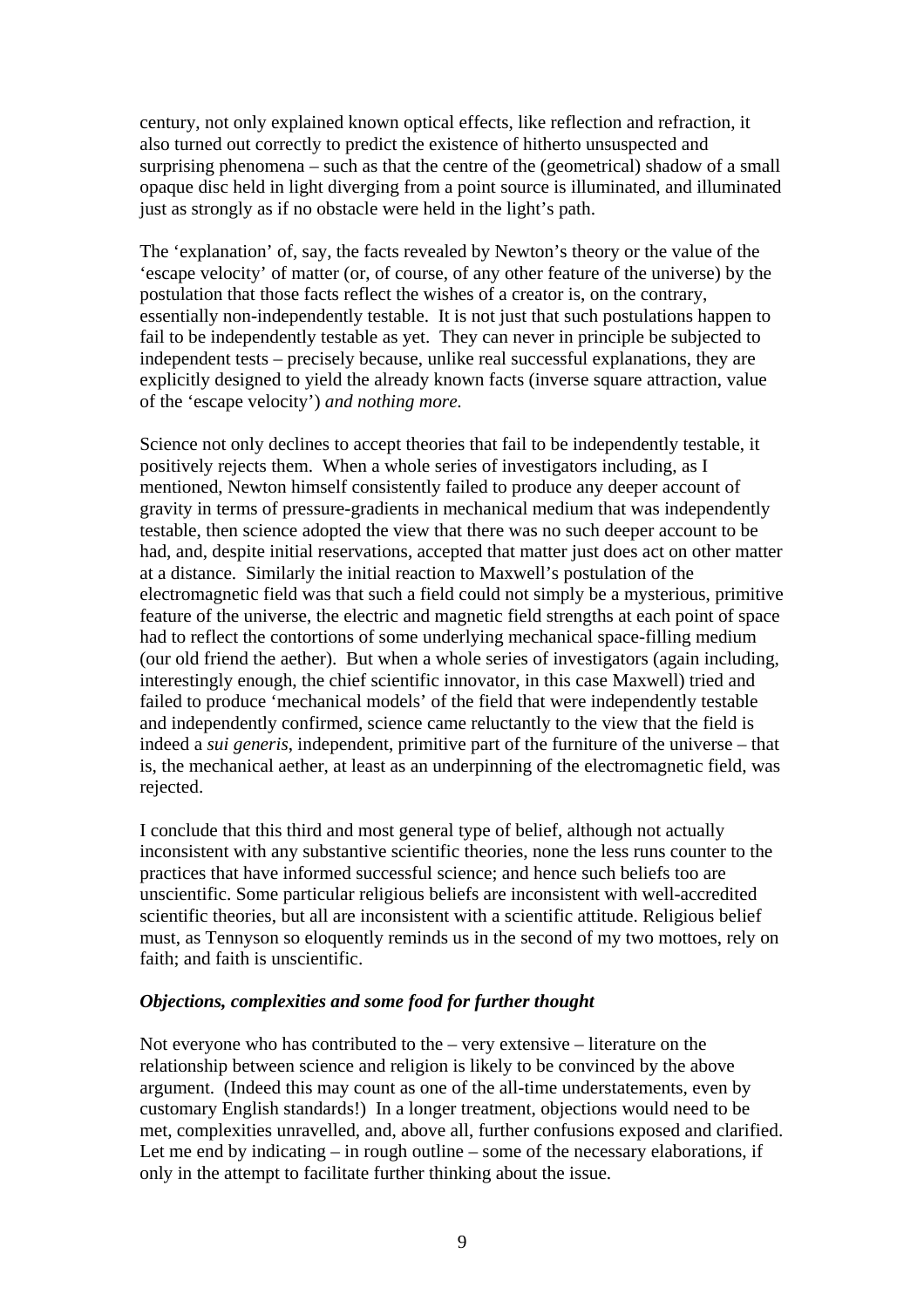#### 1. *Belief in Science*

I have talked so far as if science and religion were two (conflicting) ways of generating beliefs about the world. In fact, however, the relationship between science and (outright) belief is not at all straightforward. As recent studies have underlined, it would be a bold thinker who, in view of the history of radical theory-change science, believed that our currently accepted best fundamental theories are true. If any sort of belief concerning those fundamental theories is rationally mandated, it is at best belief in their *approximate* truth, which really amounts to the meta-level belief that those theories will be retained in 'limiting-case form' in any future replacement theories. (Einstein's relativity theory is logically inconsistent with Newtonian theory, but yields the latter as a fully adequate approximation for cases of bodies moving at velocities small compared to that of light.) Outright belief - if reasonable at all - would be reserved for statements of evidence and, perhaps, for lower-level theories (such as that matter has *some sort* of atomic structure) that seem so firmly-entrenched that their replacement is inconceivable. (This is reflected in the currently most popular formal account of the relationship between theory and evidence in science – personalist Bayesianism. This sees rational agents as assigning probabilities (short of 1) to explanatory theories – probability one (effective certainty) being reserved for statements of evidence and of 'background knowledge'.<sup>10</sup>) I need hardly say perhaps that this, if correct, *sharpens* the clash between science and religion: if outright belief at least in fundamental, explanatory theories is not rational, that is, not scientific, even in science, despite their enormous empirical success, then the same must apply *a fortiori* to religious explanatory claims, which have no empirical success at all.

## 2*. Kuhnian 'commitment' in science*

 $\overline{a}$ 

In his interesting (1974), Ian Barbour suggests that developments in philosophy of science – notably in Thomas Kuhn's *The Structure of Scientific Revolutions* (1962) have reduced the differences between science and religion to differences of degree, rather than of kind. Barbour's argument merits a more systematic rebuttal than can be given here. My response, however, is that it relies on overinterpretation of Kuhn's views. Kuhn *does* suggest that successful, mature science requires 'faith' in basic, paradigm-forming theories. Scientists must have faith in those theories in order, for example, not to promote 'anomalies' into outright falsifications – holding that work within the paradigm will eventually solve them. However, nothing like religious faith is necessary here. Scientists' 'commitments' are temporary, pragmatic and defeasible. One needn't have believed in the absolute truth of Newton's theory in the 19<sup>th</sup> century to see that the anomalies for it posed by observations of Uranus's orbit were probably best dealt with within the Newtonian paradigm – ideas associated with that paradigm provided ways of approaching the problems with Uranus's orbit (perhaps for example there was another planet in the heavens, so far misidentified and once its gravitational action on Uranus was taken into account the anomaly would disappear). Whereas had a mid-19<sup>th</sup> century scientist proposed to 'abandon'

<span id="page-9-0"></span> $10$  See for example Howson and Urbach (1993). I should add that there are a number of Bayesian, probabilistic arguments for religious claims that I lack space to consider here – see for example Swinburne (1990). (Swinburne's argument is subjected to heavyweight criticism by Adolf Grunbaum in his (2000) – see also Swinburne's (2000) reply.) The arguments are tied to ideas about what can, and cannot, possibly count as an unexplained 'brute fact' – those ideas are considered briefly below.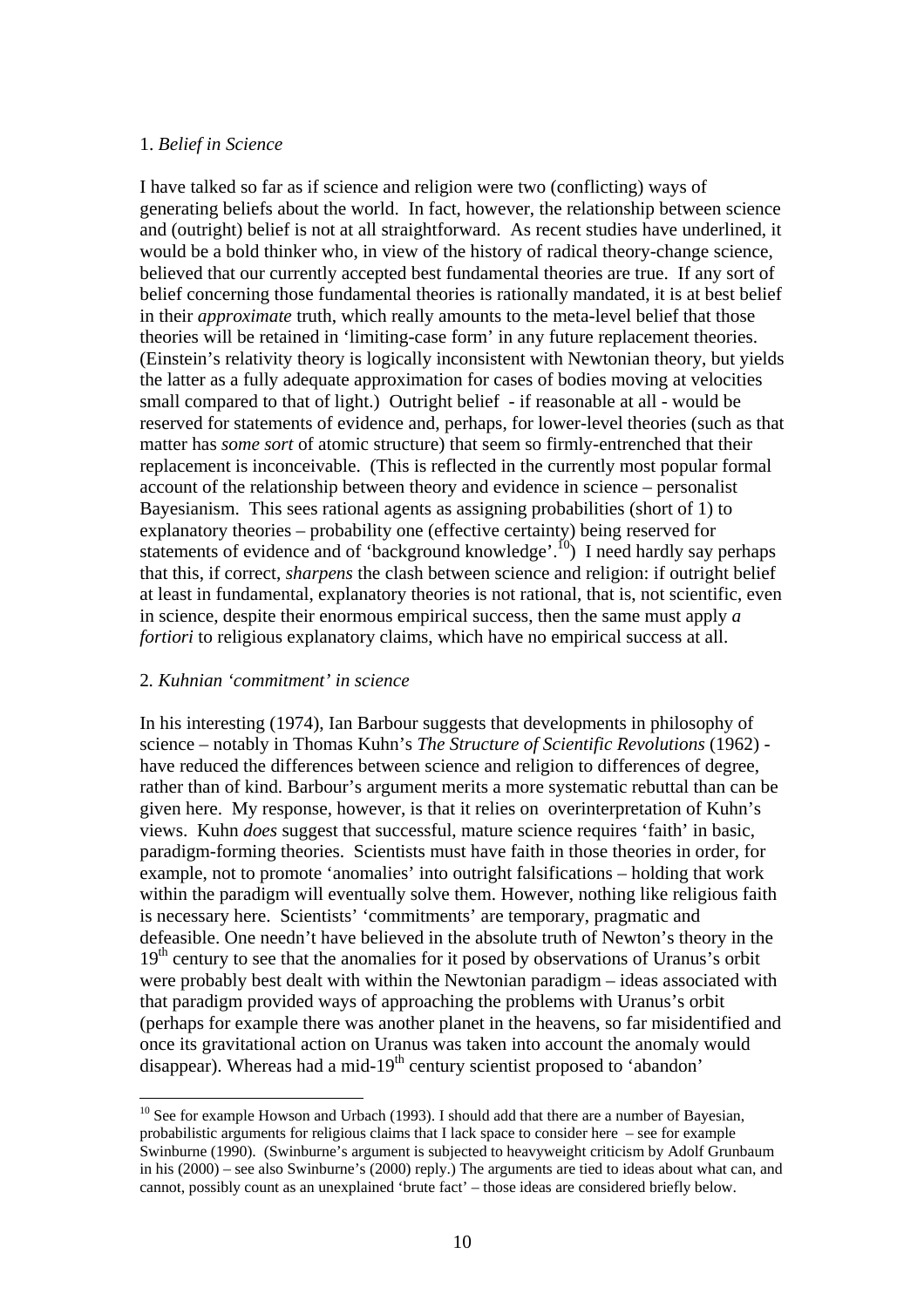Newtonian theory, he would have been left with absolutely no idea about how to proceed. Moreover, anomalies must eventually be resolved and what counts as a resolution is clear and a fixed feature of science – scientific 'faith' is temporary and eventually called to evidential account (in this life!).

# 3. *Worries about independent testability*

My argument is over-simplified as it currently stands: not all accepted scientific explanations are independently testable. For one example (there are many), the explanation of the failure to observe any stellar parallax that was (surely correctly) accepted in the  $17<sup>th</sup>$  and  $18<sup>th</sup>$  centuries was that there is indeed parallactic motion but the available telescopes were not sufficiently powerful to observe it. (If we are on a moving observatory, the earth, then pairs of 'fixed stars' ought to seem at least slightly further apart when we are at our nearest point to them, than they do when we are furthest away.) This explanation itself was certainly not independently testable – it simply explains away the problem it was introduced to deal with. Is this not exactly like the religious 'explanations' I have castigated as unscientific? But notice two things. First, the basic theories involved here – the Newtonian version of the Copernican view – were (massively) independently confirmed *in other areas, by other phenomena*. So the 'faith' is underwritten. Moreover, the lack of independent testability of even the specific theory is again of temporary duration – if telescopes had continued to improve in accuracy and still no parallax was observed, then the Newtonian/Copernican view would have been in unambiguous trouble. The point about the difference between scientific and religious explanations therefore remains in tact.

# 4. *Explanation as 'understanding' or 'making sense'*

 $\overline{a}$ 

The discussion of the idea of scientific explanation has, in my view, been dogged from the beginning by certain associations of the word 'explanation' that ought to be excised. It is natural to think that explanation has something to do with (human) understanding, or 'making sense' of, the universe. The whole structure of scientific explanation surely shows, however, that this is a mistake – all such explanation is derivative, and that means that we don't ever really understand anything about the universe (why should we?). Instead we simply attempt to describe it – eliminating minor mysteries (why do the planets move in ellipses?) in favour of major mysteries (why do all bodies attract one another in a certain way?).

An objection to this that certainly merits consideration is that even scientists allow that some theoretical claims 'make sense' (reflect what can reasonably be taken as 'natural' states of the universe) while others cannot be simply accepted as 'brute facts' but *demand* explanation. It can then be argued that there are certain claims that must always remain brute facts on any scientific account (one much discussed contender is the fact that 'there is something rather than nothing')<sup>11</sup> but which cannot rationally be taken as brute and that this therefore gives rational credit to religious claims which can explain them (and hence remove their erstwhile brutish character).

<span id="page-10-0"></span> $11$  I cannot resist here citing Adolf Grunbaum's response to Richard Swinburne on this issue: 'Surprisingly, Swinburne deems the existence of something or other to be 'extraordinary', i.e. literally out of the ordinary. To the contrary, surely, the most pervasively ordinary feature of our experience is that we are immersed in an ambiance of existence.' ((2000), p.3)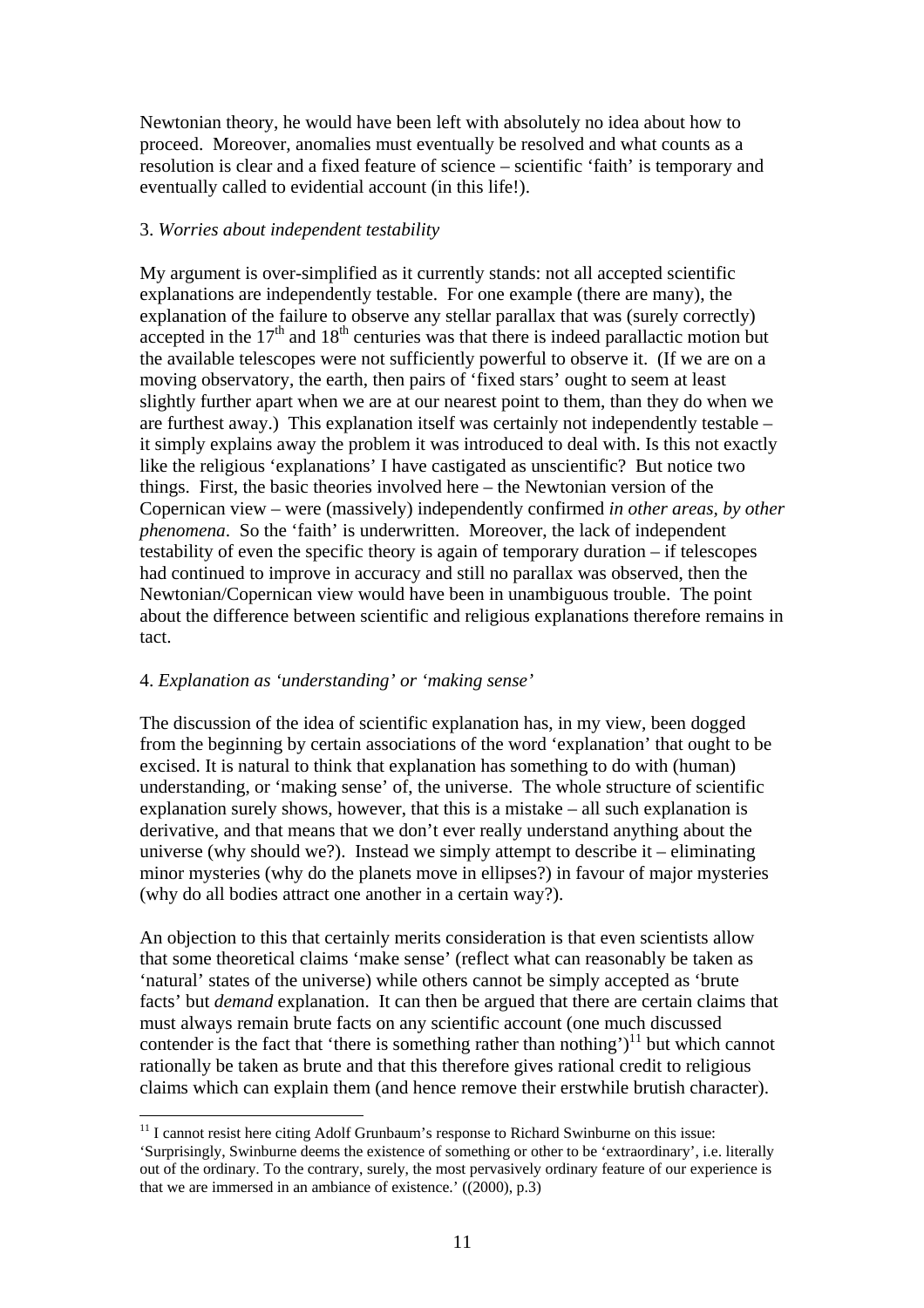I can in response here only state my own view: namely that all conceptions about what 'makes sense' or what are plausibly 'natural' states of the universe are historically conditioned by the successful research programmes at the time, and hence are themselves subject to change in the light of the always dominant criterion of independent empirical support. Aristotelians demanded an explanation for any motion, Newtonians only for any *change* in motion; pre-quantum theory explanation in physics demanded a determinist theory, now that is no longer taken for granted; once Newtonian theory was established (and the aether-reductionist approach had failed), scientists were happy (for a while!) to take, the hitherto barely thinkable, action-at-a-distance as a brute fact. I hold, then, that there is no such thing as a fact that 'cannot be taken as brute' – the sort of assumption that a scientist is happy to take as reflecting a brute fact is historically conditioned and historically variable.

#### 5. *Am I the victim of an evidentialist prejudice?*

Finally, I have made it clear that my whole argument rests on the assumption that a rational, scientific person needs good evidence before admitting god into her worldview, just as she would before admitting, say, electrons into it. Alvin Plantinga has mounted a well-known defence of the striking claim that belief in god can be 'properly basic' – that is, taken to require no evidence.<sup>12</sup> Although again it requires detailed treatment which I cannot give here, I should at least indicate my response. This is that, on analysis, Plantinga's view amounts to no more than the obviously true descriptive claim, that *some people as a matter of fact take* belief in god as basic. But this is no news, the question of course is whether or not they are *justified* in doing so; and, in so far as Plantinga has anything to say about this issue, it seems to rest on the sort of simple-minded relativism that I have throughout taken to be eschewed. His response, for example, to the obvious question of why in that case one couldn't take belief in a flat earth (or come to that, the innate superiority of the 'Aryan' race) as 'properly basic' seems to be simply that no Christian would in fact take – or is under any obligation to take - such beliefs as 'properly basic'. This, however, is plainly not the issue – the question is what such a Christian would say to someone who *did* assert as 'properly basic' (that is on no basis at all) a claim that s/he, the Christian, found abhorrent – and, assuming that she would want to challenge that claim how s/he would deal with the *tu quoque* objection. Long live evidentialism!<sup>[13](#page-11-1)</sup>

#### **REFERENCES**

Barbour, I.G. (1974) *Myths, Models and Paradigms: A Comparative Study in Science and Religion*. San Francisco: Harper and Row.

<span id="page-11-0"></span> $12$  See, for example, Plantinga (1981)

<span id="page-11-1"></span> $13$  Wykstra (1998) argues in response that Plantinga at least shows that we need a modified, more 'sensible' evidentialism, because while everyone accepts that our access to electrons (if indeed they exist) is necessarily via inference, believers claim to have *direct access* to god. The important word here is 'claim': what they are really saying is that, given their – clearly theoretical beliefs – they *take themselves* to be, in certain circumstances, in direct contact with god. But, contrary to Wykstra, the situation is precisely analogous in science, at least with respect to some theoretical entities – because of theories we accept (both about the nature of light and about our physiology) we take ourselves to be in regular (pretty well) direct contact with photons of various frequencies. In both cases the 'access' is, whatever someone might believe, inferential – it relies on accepting a theoretical premise, and reasonable acceptance of such a premise requires an inference from evidence.